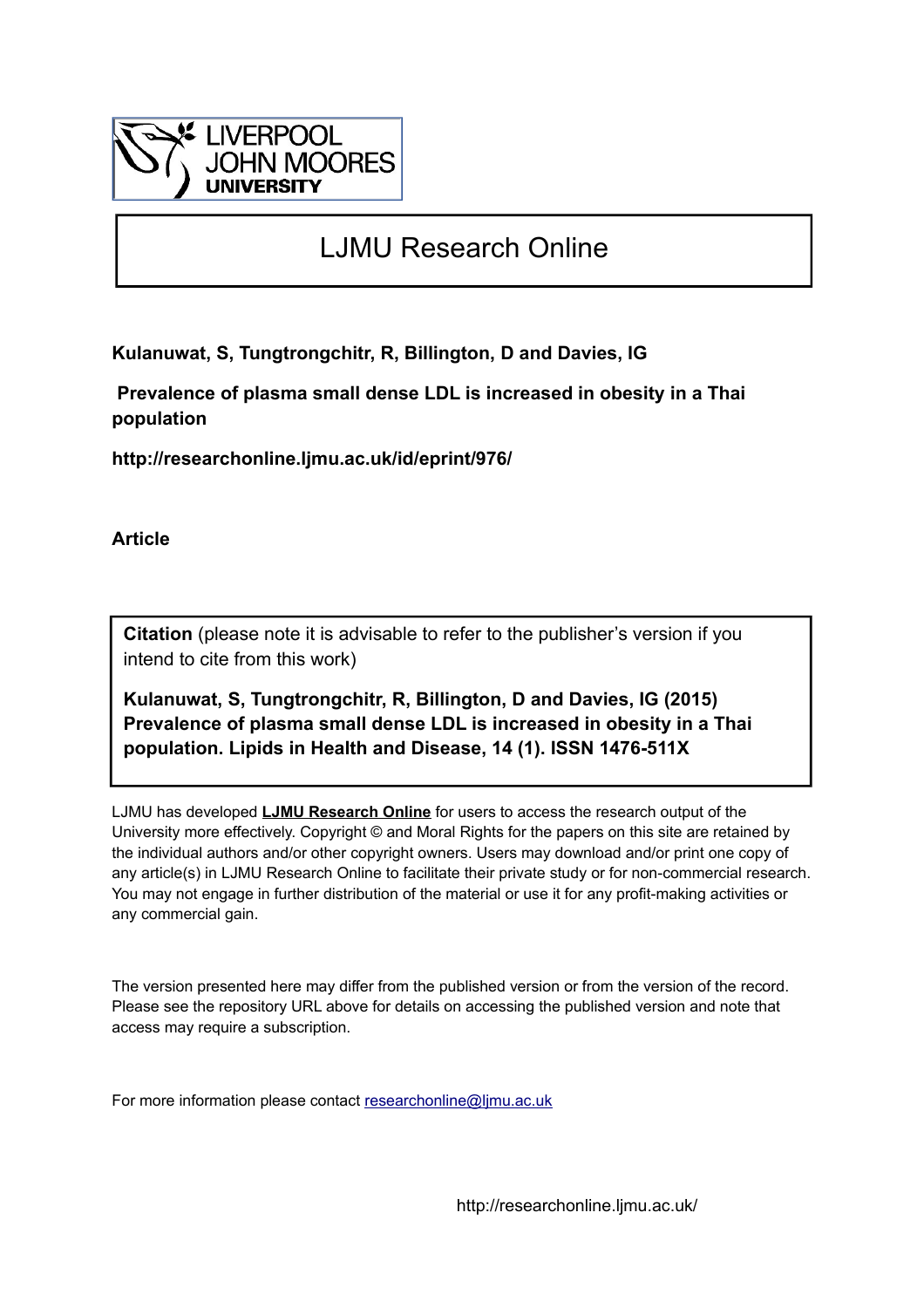## R E S EAR CH Open Access



# Prevalence of plasma small dense LDL is increased in obesity in a Thai population

Sirikul Kulanuwat<sup>1</sup>, Rungsunn Tungtrongchitr<sup>1</sup>, David Billington<sup>2</sup> and Ian G Davies<sup>3\*</sup>

### Abstract

Background: Plasma low density lipoprotein (LDL) particles vary in size, density, electrical charge and chemical composition. An increased presence of small dense LDL (sdLDL), along with raised triglyceride concentrations and decreased high density lipoprotein (HDL) cholesterol concentrations is commonly known as the atherogenic triad and has been observed in some cases of obesity, principally in Europe and America. This study examines the prevalence of sdLDL in the plasma of an obese (BMI  $\geq$  25 kg/m<sup>2</sup>) Thai population.

**Methods:** Plasma from fasted obese ( $n = 48$ ) and non-obese ( $n = 16$ ) Thai participants was subjected to density gradient ultracentrifugation in iodixanol to separate lipoproteins. Gradients were unloaded top-to-bottom into 20 fractions which were assayed for cholesterol, triglyceride, apo B and apo A-1 to identify lipoprotein types and subtypes.

Results: LDL cholesterol was subfractionated into LDL I + II (fractions 3–6,  $\rho = 1.021$ -1.033 g/ml) which was considered to represent large buoyant LDL (lbLDL), LDL III (fractions 7–9,  $\rho = 1.036$ -1.039 g/ml) which was considered to represent sdLDL, and, LDL IV (fractions 10–12,  $\rho = 1.044$ -1.051 g/ml) which was considered to represent very sdLDL. Concentrations of LDL III and IV were increased by 15-20% in obese participants whilst that of LDL I + II was concomitantly decreased by 10%. This was accompanied by a 50% increase in plasma triglyceride concentrations and 15% decrease in HDL cholesterol concentrations. Only 3/16 (19%) non-obese participants had a pattern B LDL cholesterol profile (peak density of >1.033 g/ml), whilst 28/48 (58%) obese participants were pattern B. When expressed as a fraction of the LDL concentration, total sdLDL (i.e. LDL III + IV) showed highly significant correlations to plasma triglyceride concentrations and the triglyceride/HDL cholesterol ratio.

Conclusions: The prevalence of sdLDL is increased in obesity in a Thai population such that they demonstrate a similar atherogenic triad to that previously observed in European and American populations.

Keywords: BMI, Iodixanol, Small dense LDL, Large buoyant LDL, Obesity, Triglyceride, Ultracentrifugation

#### Background

Obesity is an increasing worldwide health concern, and a known risk factor for several chronic diseases including type-2 diabetes, cardiovascular disease, skeletal disorders and some cancers [[1-5](#page-7-0)]. Whilst a body mass index (BMI) of ≥30 kg/m<sup>2</sup> is generally accepted to define obesity in Europe and North America, a lower threshold of 25 kg/  $m<sup>2</sup>$  is more appropriate to define obesity in Thai and south-east Asian populations [\[6](#page-7-0)-[9\]](#page-7-0). Indeed, a recent study has proposed a BMI cut-off of 23 or 24 kg/m<sup>2</sup> for

\* Correspondence: [i.g.davies@ljmu.ac.uk](mailto:i.g.davies@ljmu.ac.uk) <sup>3</sup>

<sup>3</sup>Faculty of Education, Health and Community, Liverpool John Moores University, Barkhill Road, Liverpool L17 6BD, UK

Full list of author information is available at the end of the article



Thai men and women respectively to predict at least one cardiovascular risk factor [[10](#page-7-0)].

LDL consists of a continuum of particles varying in size, density, electrical charge, and chemical (lipid and apoprotein) composition. Density gradient ultracentrifugation in high concentrations of salt (usually KBr) was originally used to identify and quantitate LDL subclasses in plasma. Using this method, four LDL subclasses were identified in the density range 1.019-1.060 g/ml; namely LDL-I (large buoyant, 1.019-1.023 g/ml), LDL-II (intermediate, 1.024- 1.034 g/ml), LDL-III (small dense, 1.034-1.044 g/ml) and LDL-IV (very small dense, 1.044-1.060 g/ml) [[11](#page-7-0),[12](#page-7-0)]. Krauss and colleagues have simplified this to define two LDL phenotypes; so-called pattern A individuals

© 2015 Kulanuwat et al.; licensee BioMed Central. This is an Open Access article distributed under the terms of the Creative Commons Attribution License [\(http://creativecommons.org/licenses/by/4.0\)](http://creativecommons.org/licenses/by/4.0), which permits unrestricted use, distribution, and reproduction in any medium, provided the original work is properly credited. The Creative Commons Public Domain Dedication waiver [\(http://creativecommons.org/publicdomain/zero/1.0/](http://creativecommons.org/publicdomain/zero/1.0/)) applies to the data made available in this article, unless otherwise stated.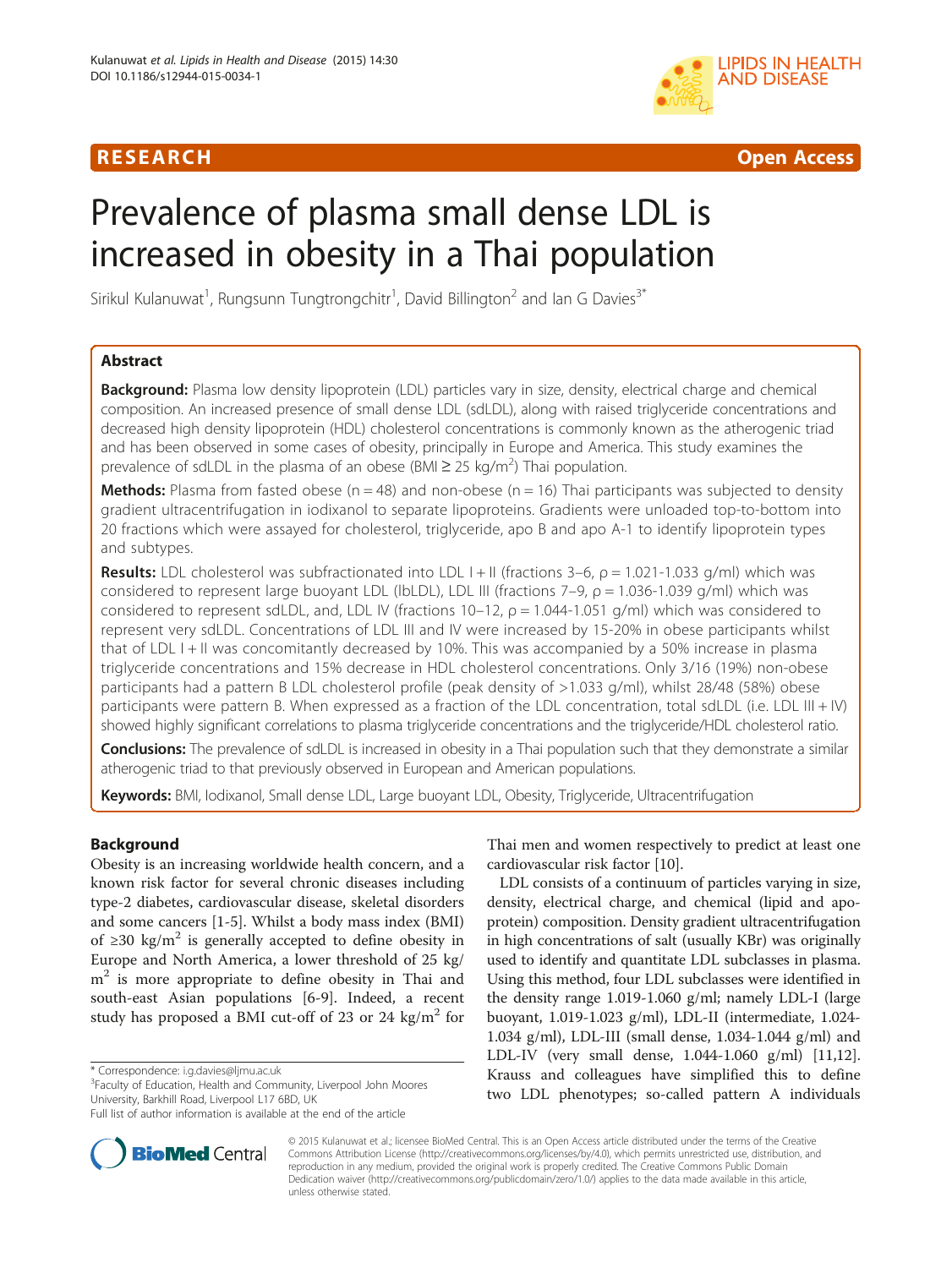<span id="page-2-0"></span>who are characterized by a predominance of large buoyant LDL (lbLDL) in plasma whilst pattern B individuals have a predominance of small dense LDL (sdLDL) [[12,13](#page-7-0)].

Some studies have observed an increased presence of sdLDL particles in the plasma of obese participants [[14,15\]](#page-7-0). This is associated with raised plasma triglyceride concentrations and decreased HDL-cholesterol concentrations, forming the so-called 'atherogenic lipid triad' [[16\]](#page-7-0). sdLDL is more atherogenic partly because it has a lower affinity for the LDL receptor and hence remains in the circulation longer, but also because its lipid and protein components are more prone to chemical modification (e.g. oxidation or glycation) and uptake by scavenger receptors [[17\]](#page-7-0). Indeed, it has been estimated that participants with raised sdLDL concentrations have an approximate 3- to 7-fold increase in risk of developing coronary heart disease [\[18](#page-7-0)].

Whilst an increased prevalence of sdLDL has been associated with obesity in a variety of populations, this has not been investigated in Thai populations, and this was the primary aim of this study. Density gradient ultracentrifugation in iodixanol was used as this allowed the identification and quantitation of all LDL subclasses, not just sdLDL. Iodixanol is an iso-osmotic, iodinated compound ( $M_r$  1550) which has been used to separate LDL subclasses by density gradient ultracentrifugation [[19,20\]](#page-7-0). It has the advantage over high concentrations of KBr in that density gradients can be generated during a centrifuge run and, when carried out in a vertical or near-vertical rotor, results in much shorter centrifuge run times of 2–3 hours.

#### Results

Of the 64 Thai participants recruited to the study, 48 (75%) had a BMI  $\geq$  25 kg/m<sup>2</sup> and hence were classed as obese (Table 1). Both obese and non-obese participants had similar ages and plasma total cholesterol concentrations were similar in both groups whilst plasma triglyceride concentrations were significantly increased by approximately 50% in obese compared to non-obese participants (Table 1).

Ultracentrifugation of plasma in self-generating gradients of iodixanol allowed separation of lipoproteins into their constituent types and subtypes. Under the conditions used in this study, LDL was identified as a broad peak of cholesterol (Figure [1](#page-3-0)a) and triglyceride (Figure [1](#page-3-0)b) between fractions 3–12 at a density of 1.021-1.051 g/ml. Apo-B, the principal apo-protein associated with LDL, showed exactly the same profile in fractions 3–12 of the gradients (Figure [1](#page-3-0)c). A second broad peak of cholesterol (Figure [1](#page-3-0)a) and triglyceride (Figure [1b](#page-3-0)) between fractions 13–20 was identified as HDL and occurred at density 1.057-1.161 g/ml (Figure [1](#page-3-0)a); this was confirmed by apo-A1 having a similar distribution profile (Figure [1d](#page-3-0)). Participants fasted before venipuncture, when chylomicrons would be expected to be absent. Thus, the large amount

|                            | Non-obese                     | Obese                              | p value | Adjusted<br>p value      |
|----------------------------|-------------------------------|------------------------------------|---------|--------------------------|
|                            | (BMI < 25 kg/m <sup>2</sup> ) | (BMI $\geq$ 25 kg/m <sup>2</sup> ) |         |                          |
| n(%)                       | 16(25.0)                      | 48 (75.0)                          |         |                          |
| Sex (M/F)                  | 8/8                           | 12/36                              |         |                          |
| Age (year)                 | $46.3 \pm 12.6$               | $46.4 \pm 11.4$                    | 0.980   |                          |
| Total cholesterol (mmol/L) | $5.18 \pm 1.03$               | $5.24 \pm 0.99$                    | 0.833   | $\overline{\phantom{a}}$ |
| Triglyceride (mmol/L)      | $1.04 \pm 0.55$               | $1.64 \pm 0.59$                    | 0.001   | 0.002                    |
| VLDL-C (mmol/L)            | $0.30 \pm 0.12$               | $0.42 \pm 0.14$                    | 0.004   | 0.010                    |
| LDL-C (mmol/L)             | $2.90 \pm 0.89$               | $3.03 \pm 0.82$                    | 0.612   | $\overline{\phantom{a}}$ |
| $LDL$ $l + ll$ (mmol/L)    | $1.56 \pm 0.41$               | $1.37 \pm 0.40$                    | 0.116   |                          |
| LDL III (mmol/L)           | $1.05 \pm 0.43$               | $1.28 \pm 0.41$                    | 0.061   | $\overline{\phantom{a}}$ |
| LDL IV (mmol/L)            | $0.27(0.19-0.31)$             | $0.34(0.27 - 0.46)$                | 0.003   | 0.035                    |
| $LDL$ $I + II$ / $LDL$     | $0.55 \pm 0.06$               | $0.46 \pm 0.07$                    | < 0.001 | 0.002                    |
| LDL III /LDL               | $0.36 \pm 0.05$               | $0.42 \pm 0.05$                    | < 0.001 | 0.002                    |
| LDL IV /LDL                | $0.09 \pm 0.02$               | $0.12 \pm 0.03$                    | < 0.001 | 0.003                    |
| HDL-C (mmol/L)             | $1.43 \pm 0.25$               | $1.21 \pm 0.22$                    | 0.001   | 0.004                    |
| Apo-A1 (g/L)               | $1.42 \pm 0.27$               | $1.22 \pm 0.25$                    | 0.010   | 0.014                    |
| Apo-B (g/L)                | $0.86 \pm 0.24$               | $0.92 \pm 0.25$                    | 0.390   |                          |

Table 1 Characteristics of plasma lipids in obese and non-obese Thai participants

Data are n (%) or mean ± SD or median (interquartile range). BMI, body mass index; VLDL-C, very low-density lipoprotein cholesterol; LDL-C, low-density lipoprotein cholesterol; LDL I + II, low-density lipoprotein subclasses I and II; LDL III, low-density lipoprotein subclass III; LDL IV, low-density lipoprotein subclass IV; HDL-C, high-density lipoprotein cholesterol. Means were compared between non-obese and obese groups by Independent-Sample T test, except LDL IV when p values were calculated from Mann–Whitney U test. P-values were adjusted for age and gender by Binary Logistic Regression.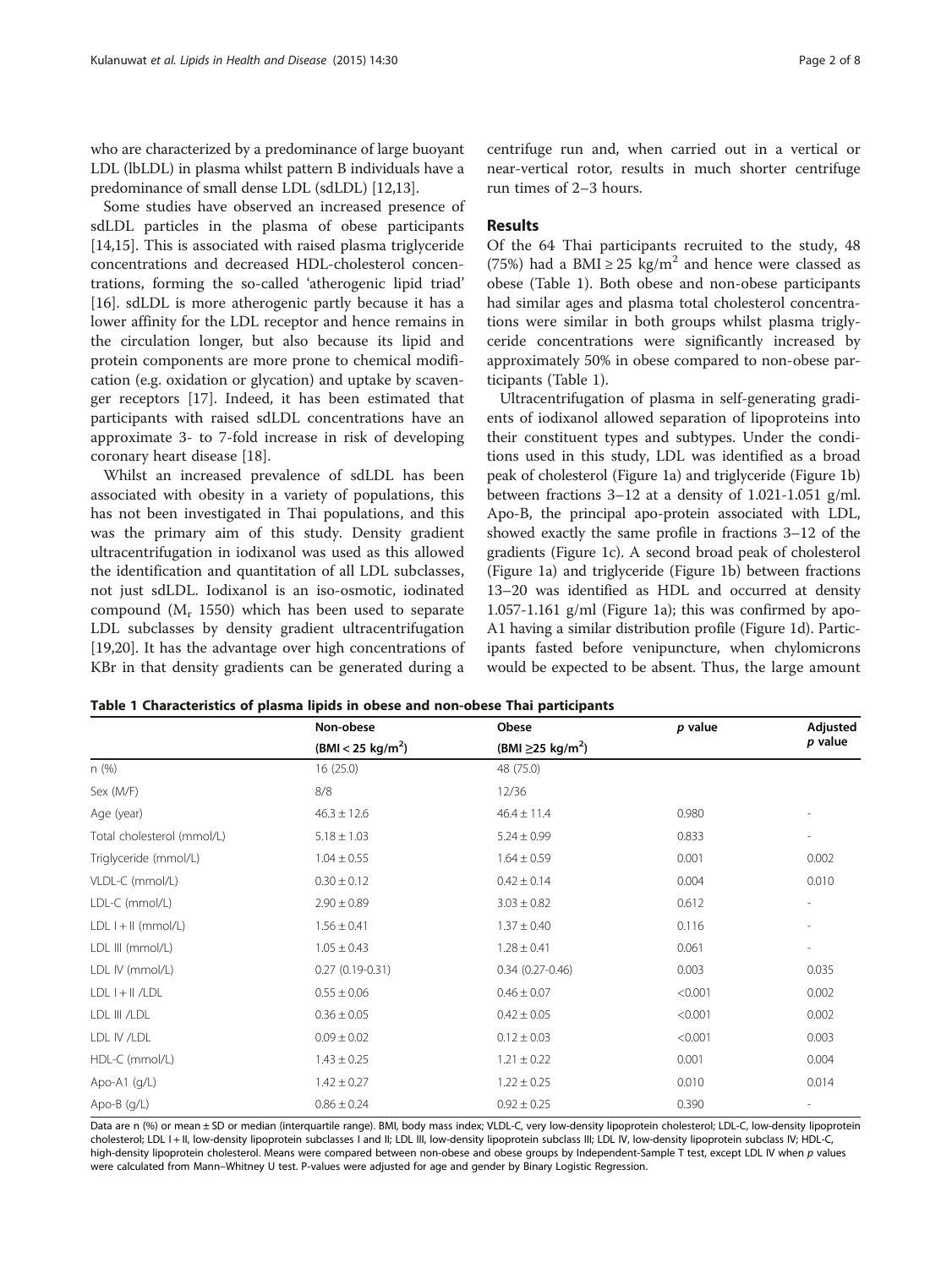<span id="page-3-0"></span>

of triglyceride (Figure 1b) and smaller amount of cholesterol (Figure 1a) present in fractions 1–2 was interpreted as VLDL since this lipoprotein is known to carry mainly triglyceride.

Recovery of cholesterol, triglyceride, apo-B and apo-A1, expressed as a percentage of that loaded onto the gradients, was  $100.1 \pm 4.0\%$ ,  $90.9 \pm 7.7\%$ ,  $90.6 \pm 7.2\%$ and  $88.9 \pm 6.4\%$  respectively (mean  $\pm$  SD of 64 observations). Plasma VLDL-, LDL- and HDL-cholesterol concentrations were calculated by summing recoveries in fractions 1–2, 3–12 and 13–20 respectively. Plasma HDL-cholesterol was significantly decreased by 15% in obese participants compared to non-obese participants, VLDL-cholesterol was increased by 40% whilst LDL-cholesterol was unchanged (Table [1](#page-2-0)). Concentrations of plasma HDL- and LDL-cholesterol derived from the density gradients showed excellent agreement with those determined by selective precipitation and the Friedewald equation (data not shown).

LDL cholesterol was further fractionated into:

- LDL I + II (fractions  $3-6$ ,  $\rho = 1.021-1.033$  g/ml) which were considered to represent large buoyant and intermediate density LDL,
- LDL III (fractions 7–9,  $\rho$ 1.036-1.039 g/ml) which was considered to represent sdLDL, and,
- LDL IV (fractions 10–12,  $ρ = 1.044 1.051$  g/ml) which was considered to represent very sdLDL.

Whilst plasma total cholesterol concentrations were similar in obese and non-obese participants, cholesterol concentrations of the most dense LDL subclass, namely LDL IV, were significantly increased by approximately 20% in obese participants (Table [1\)](#page-2-0). Similarly, the cholesterol concentration of LDL III was increased by approximately 15% whilst that of the larger, more buoyant LDL I + II was decreased by approximately  $10\%$ , although both of these changes did not reach statistical significance (Table [1](#page-2-0)). Thus, there was a marked shift towards LDL of higher density in obese Thai participants and this was further evidenced in three ways. Firstly, when expressed as a fraction of total LDL, plasma concentrations of  $LDL I + II$  subclasses (hereinafter known simply as large buoyant (lb) LDL) were significantly lower in obese compared to non-obese participants whilst those of LDL III and LDL IV subclasses were significantly increased (Table [1](#page-2-0)). Secondly, close examination of the cholesterol and apo-B distribution profiles in fractions 3– 12 of Figure 1a and c shows a marked shift towards a higher density, equivalent to approximately half of one fraction, in the plasma of obese participants. This effect was less apparent, although still noticeable, in the triglyceride profile (Figure 1b). Finally, the density of the cholesterol peak following density gradient centrifugation in iodixanol has been used by Davies et al. [[20](#page-7-0)] to identify so-called pattern A ( $\rho$  < 1.033 g/ml) and pattern B ( $\rho \ge 1.033$  g/ml) individuals. When this was applied to the participants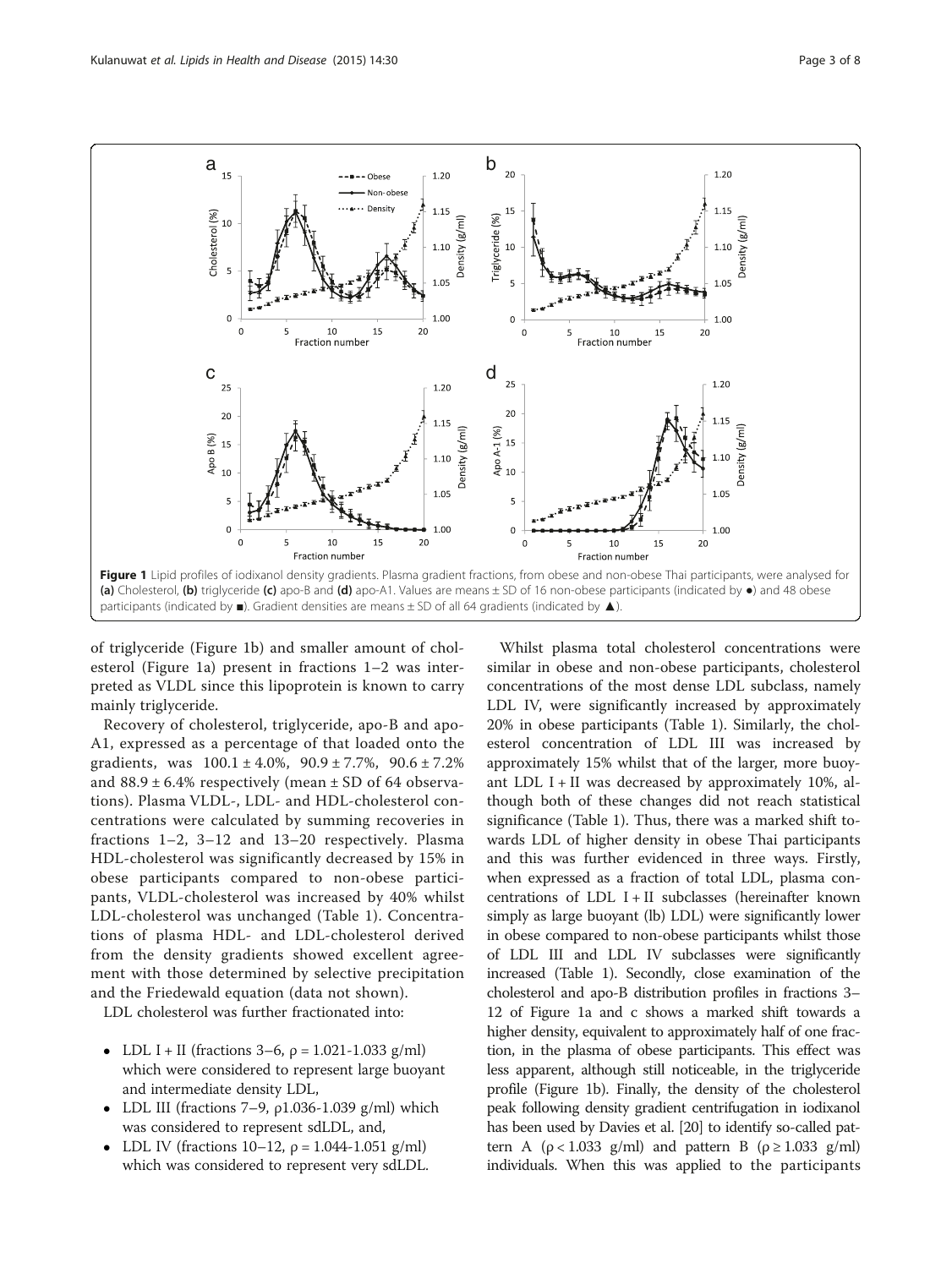<span id="page-4-0"></span>studied here, only 3/16 (19%) of the non-obese participants had a pattern B lipid profile whilst 28/48 (58%) of the obese participants were pattern B; this difference was highly significant (Table 2).

Interestingly, analysis of the lipid profiles of the pattern A and B participants identified in this study showed that plasma triglyceride and total cholesterol concentrations were increased by approximately 40% and 15% respectively in pattern B participants (Table 3). Plasma VLDL- and LDL-cholesterol (plus apo-B) concentrations were increased in pattern B participants by 50% and 20% respectively, whilst HDL-cholesterol (and apo-A1) concentrations were similar in pattern A and B participants (Table 3).

Finally, when expressed as a fraction of the LDL concentration, total sdLDL-cholesterol (i.e. LDL III + IV) showed highly significant positive correlations to BMI, plasma triglyceride concentrations and the triglyceride/HDL-cholesterol ratio (Figure [2](#page-5-0)). As judged by  $r^2$  values, the most significant correlations were with plasma triglyceride concentrations and the triglyceride/HDL-cholesterol ratio, and in all cases, correlations were stronger in males than females (Figure [2\)](#page-5-0).

#### **Discussion**

The 'gold standard' methods for studying LDL heterogeneity are density gradient ultracentrifugation and gradient gel electrophoresis which separate LDL subclasses on the basis of density and size respectively [[21](#page-7-0)]. Depending upon the detailed methodology, 3–7 LDL subclasses have been identified by these techniques. Other methods which rely on different principles include nuclear magnetic resonance, ion mobility analysis, dynamic light scattering and homogenous assays (see [[21\]](#page-7-0)). Such varied methods, and the inevitable heterogeneity within separated LDL subclasses, makes comparison of results from different studies extremely difficult. We chose iodixanol density gradient centrifugation, not only because it separates LDL subclasses on the basis of density, but because iodixanol gradients are iso-osmotic. This maintains LDL particles in their native state compared to the inevitable osmotic damage that would be expected to occur in traditional high

Table 2 Peak density of LDL cholesterol in obese and non-obese participants

| LDL peak                      | Non-obese<br>(% ) | Obese<br>(% ) | Total<br>(%)        | Chi-square |
|-------------------------------|-------------------|---------------|---------------------|------------|
| density (g/ml)                |                   |               |                     | p value    |
| $\rho$ < 1.033; Pattern A     | 13 (81.2)         |               | 20 (41.7) 33 (51.6) | 0.009      |
| $\rho \geq 1.033$ ; Pattern B | 3(18.8)           | 28 (58.3)     | 31 (48.4)           |            |
| Total (%)                     | 16 (100)          | 48 (100)      | 64 (100)            |            |

Table 3 Plasma lipids in pattern A and B participants

|                       | Pattern A       | <b>Pattern B</b> | <i>p</i> value | Adjusted<br>p value |
|-----------------------|-----------------|------------------|----------------|---------------------|
|                       | d < 1.033       | d > 1.033        |                |                     |
|                       | (q/ml)          | (q/ml)           |                |                     |
| Sex (M/F)             | 11/22           | 9/22             | 0.711          |                     |
| Cholesterol (mmol/L)  | $4.85 + 0.72$   | $5.62 + 1.09$    | 0.001          | 0.007               |
| Triglyceride (mmol/L) | $1.08 + 0.35$   | $1.93 + 0.56$    | < 0.001        | < 0.001             |
| VLDL-C (mmol/L)       | $0.31 + 0.11$   | $0.48 + 0.13$    | < 0.001        | < 0.001             |
| LDL-C (mmol/L)        | $2.73 + 0.68$   | $3.27 + 0.90$    | 0.009          | 0.016               |
| HDL-C (mmol/L)        | $1.29 \pm 0.27$ | $1.23 + 0.22$    | 0.375          |                     |
| Apo-A1 $(q/L)$        | $1.28 + 0.30$   | $1.26 + 0.24$    | 0.758          | $\overline{a}$      |
| Apo-B $(g/L)$         | $0.83 \pm 0.22$ | $0.99 + 0.25$    | 0.011          | 0.016               |

Data are means  $\pm$  SD for pattern A participants (n = 33) and pattern B participants (n = 31). Means were compared between pattern A and pattern B groups by independent-Sample T tests. P-values were adjusted for age, gender and BMI by Binary Logistic Regression.

salt density gradients [[20,22](#page-7-0)]. As a result, the density of sdLDL reported in this study (LDL III + IV, fractions  $7-12$ of Figure [1](#page-3-0),  $\rho = 1.036 - 1.051$  g/ml) is lower than that reported from KBr gradients (1.034-1.060 g/ml) [\[12,18\]](#page-7-0).

A homogeneous assay for sdLDL, based on prior precipitation of VLDL and lbLDL by heparin and  $Mg^{2+}$  and subsequent assay of the supernatant using reagents for the LDL-cholesterol homogeneous assay, was first described by Hirano et al. [[23\]](#page-7-0). More recently, the precipitation step has been modified to provide a direct sdLDL-cholesterol assay suitable for use in large scale intervention studies [\[24,25\]](#page-7-0). Such studies have reported sdLDL-cholesterol to represent 20-35% of total LDLcholesterol with absolute plasma concentrations in the range 25–75 mg/dl (0.65-1.95 mmol/L) [[25-](#page-7-0)[28](#page-8-0)]. The results presented here show that sdLDL-cholesterol represents a somewhat higher proportion of total LDLcholesterol; namely 45% for non-obese participants and 54% for obese participants (Table [1\)](#page-2-0). However, the absolute plasma sdLDL-cholesterol concentrations of 1.32 and 1.62 mmol/L for non-obese and obese participants are within the range given above using the direct homogeneous assay. Interestingly, a recent study [\[29](#page-8-0)] defined sdLDL as cholesterol at density >1.040 g/ml (by equilibrium density gradient ultracentrifugation) as opposed to ≥1.036 g/ml used here; in this case, sdLDLcholesterol still represented 30% of total LDL-cholesterol. Thus, despite the difficulty of comparing results from different studies, we are confident that the values for plasma sdLDL-cholesterol concentrations reported here are comparable to those reported elsewhere.

It was originally thought that sdLDL was formed in the circulation simply by delipidation of lbLDL [\[30](#page-8-0)]. However, there is now convincing evidence that sdLDL is formed directly from precursor lipoproteins secreted by the liver.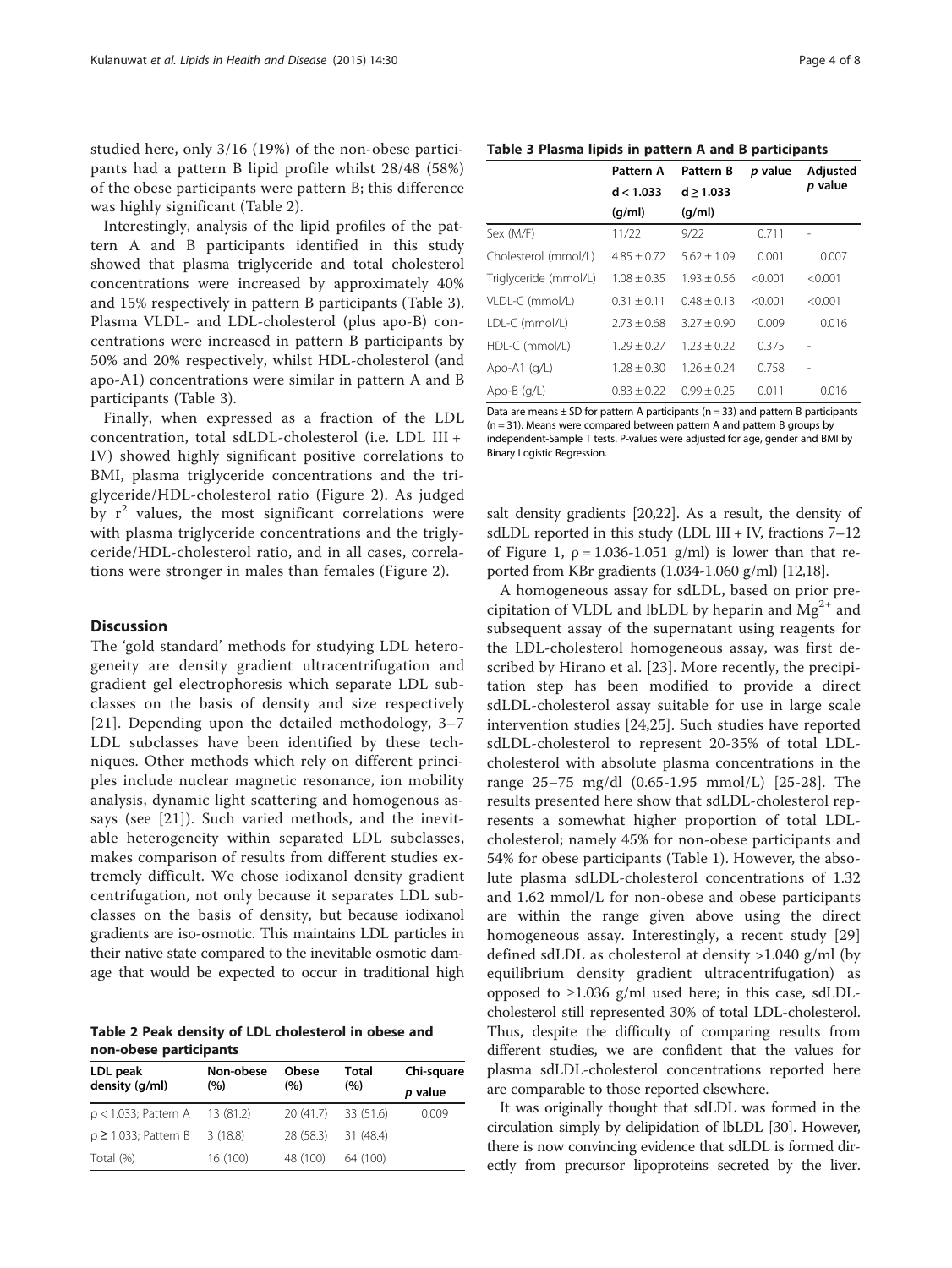<span id="page-5-0"></span>

Under conditions of high triglyceride availability (as occurs in obesity), the liver secretes greater amounts of large precursor lipoproteins which are delipidated by lipoprotein lipase and hepatic lipase directly to sdLDL [[13](#page-7-0),[17\]](#page-7-0). As a result, plasma sdLDL concentrations are invariably raised in obesity and to date, most studies reporting elevated sdLDL concentrations in obesity have utilized either European or American populations (see, for example, [[14,15,](#page-7-0)[31,32\]](#page-8-0)). However, a recent study from Korea has reported sdLDL to be elevated in obese participants, particularly those with large amounts

of abdominal visceral fat [\[33\]](#page-8-0). To our knowledge, this is the first study to show that plasma concentrations of sdLDL-cholesterol are raised in an obese Thai population (Figure [1](#page-3-0), Tables [1](#page-2-0) and [2\)](#page-4-0) and that, concurrent with this, concentrations of lbLDL-cholesterol were correspondingly decreased. Given that these obese participants had raised plasma triglyceride concentrations and decreased HDLcholesterol concentrations (the atherogenic triad), it is to be expected that their risk of coronary heart disease would be increased considerably. It is noteworthy that the Thai National Health Examination Survey IV (carried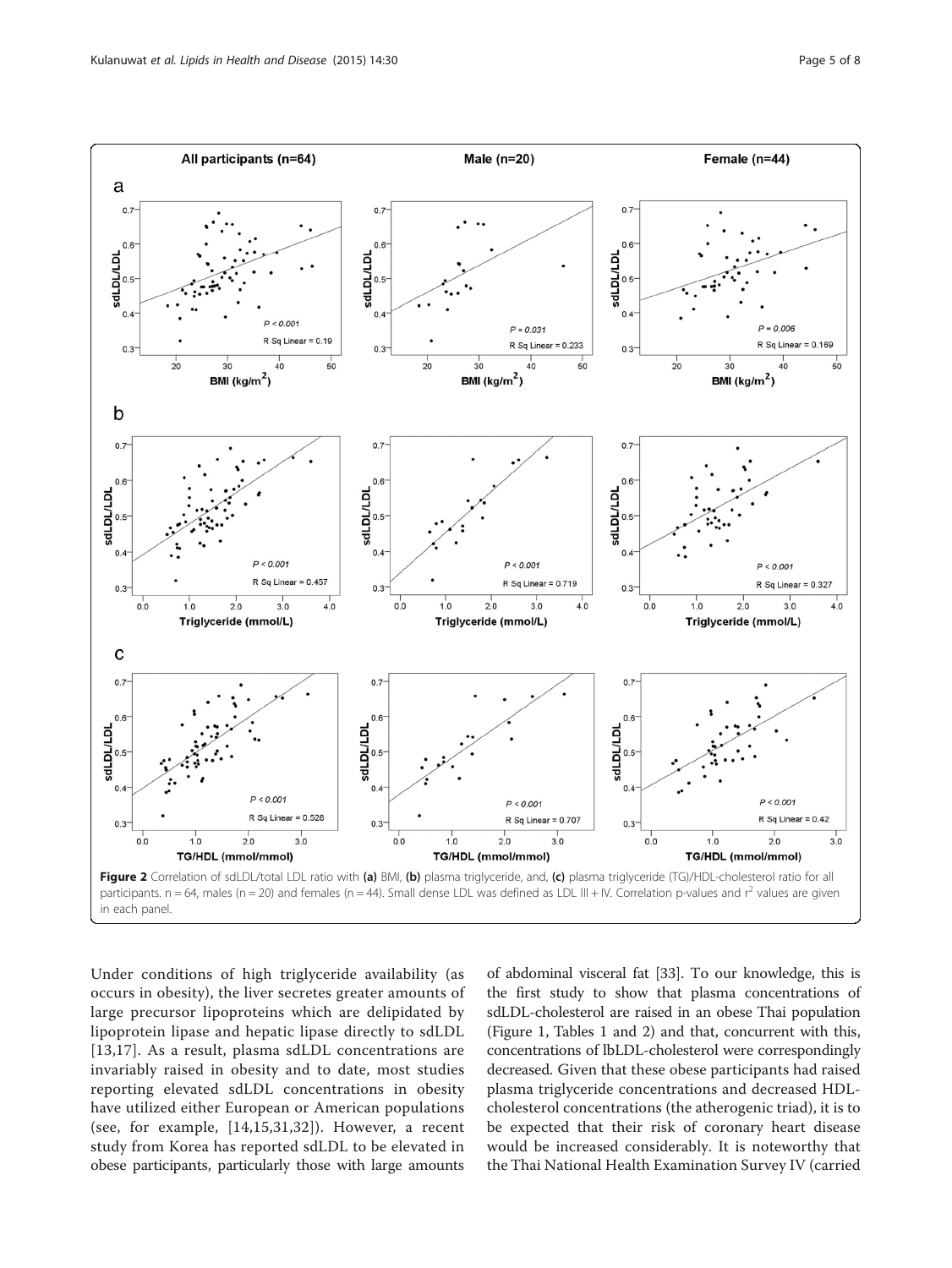out in 2009) reported the prevalence in the entire population of two components of the atherogenic triad, namely low HDL-cholesterol (<40/50 mg/dl, male/female) and high triglyceride (>150 mg/dl) to be 47.1% and 38.6% respectively [[34\]](#page-8-0).

An alternative way of analyzing the LDL density data from this study is to divide participants into pattern A and pattern B individuals based upon the peak density of their LDL-cholesterol [\[20](#page-7-0)]. Pattern B individuals, having a LDL-cholesterol peak density of ≥1.033 g/ml, were much more likely to be obese (Table [2\)](#page-4-0), and had higher plasma concentrations of total cholesterol, triglyceride, VLDL-cholesterol, LDL-cholesterol and apo-B compared to pattern A individuals (Table [3\)](#page-4-0). Surprisingly, pattern A and B individuals had similar plasma concentrations of HDL-cholesterol and apo-A1 (Table [3](#page-4-0)); these analytes would be expected to be decreased in pattern B individuals. Given that females are well known to have higher plasma HDL-cholesterol concentrations than males [[35](#page-8-0)], one possible explanation for the unexpectedly high HDL-cholesterol concentration is that the pattern B population contained more females. However, this was not the case and the distribution of males and females was similar in the pattern A and B populations (Table [3\)](#page-4-0). Although not measured in the present study, it is possible that dietary patterns are responsible for the unexpectedly high HDL-cholesterol concentrations in the pattern B population. For example, populations with a 'meat and fast food' dietary pattern in Korea show similar lipid patterns to the present study, with high plasma triglyceride concentrations and a decreased prevalence of low HDL-cholesterol concentrations [\[36\]](#page-8-0). In addition, the prevalence of low HDL-cholesterol has been reported to be significantly lower in urban areas of Thailand compared to rural areas, presumably due to different dietary patterns [[34](#page-8-0)].

The association of obesity in a Thai population with the atherogenic triad is emphasized by the highly significant correlations of the sdLDL/LDL ratio with BMI, plasma triglyceride concentrations and the triglyceride/ HDL-cholesterol ratio (Figure [2\)](#page-5-0). The triglyceride/HDLcholesterol ratio is a recently-reported, highly sensitive, surrogate marker for predicting cardiovascular events (and insulin resistance) in a variety of metabolic abnormalities [[37](#page-8-0)-[39\]](#page-8-0).

#### Conclusion

The prevalence of sdLDL in plasma is increased in obesity in a Thai population such that they demonstrate a similar atherogenic triad to that previously observed in European and American populations. It is to be expected that this would contribute significantly to an increased risk of coronary heart disease.

#### **Methods**

#### Study participants

Plasma samples were derived from a previous study investigating the occurrence of genetic variants in obese Thai participants from the Bangkok area [[40\]](#page-8-0). All studied participants had been informed in writing of the intended use of their sample and provided written consent. The intervention studies were approved by the ethics committee of the Faculty of Tropical Medicine, Mahidol University REC in accordance with the declaration of Helskinki; reference number MUTM 2012- 030-03. Blood was obtained from participants ≥20 years old after a 12-hour fast and taken into either acid-citratedextrose (ACD) or EDTA as anticoagulant. Plasma was obtained by centrifugation and stored at −80°C for up to 1 year before analysis. Body weight was measured using scales (ZEPPER TCS -150 L, China) and height was measured using a vertical-measuring rod (Microtoise, Poissy, France); BMI was calculated as weight (in kg) divided by height (in m) squared. Participants who had a BMI ≥25 kg/m<sup>2</sup> were classified as obese whilst those with a BMI <25 kg/m<sup>2</sup> were assumed to be non-obese [\[7](#page-7-0)].

#### Iodixanol density gradient ultracentrifugation

Density gradients were prepared essentially as de-scribed by Davies et al. [\[20](#page-7-0)] using Optiprep™ (Axis-Shied PoC AS, Oslo, Norway) which is a commercially available solution of 60% (w/v) iodixanol and has a density of 1.32 g/ml. Plasma was adjusted to  $12\%$  (w/v) iodixanol by adding 1.6 ml of plasma (0.8 ml of ACD plasma + 0.8 ml of EDTA plasma) to 0.4 ml of Optiprep™ to give a final density of 1.064 g/ml. A 9% (w/v) iodixanol solution was prepared by adding 3.0 ml of Optiprep<sup>™</sup> to 17 ml of phosphate –buffered saline (PBS) to give a final density of 1.048 g/ml. In order to generate the gradient, 3.4 ml of the 9% (w/v) iodixanol/ PBS solution was transferred to a 4.9 ml Beckman Optiseal™ centrifuge tube. Using a cannula and syringe, 1.5 ml of the plasma sample made to 12% (w/v) with iodixanol was under-layered and the tube left for 30 min. Tubes were then centrifuged at 342,000 g at 16°C (deceleration program 5) for 2.5 h in an NVT65.2 near-vertical rotor in a Beckmann L8 ultracentrifuge. Previous work has shown that storage of plasma samples for up to 1 year, or mixing of ACD- and EDTAplasma samples, had no effect upon the fractionation of lipoproteins by iodixanol density gradient untracentrifugation (data not shown).

Gradients were unloaded from top-to-bottom at a flow rate of 1 ml/min using a Labconco (Kansas, USA) Auto Densi-flow density gradient fractionator and harvested as 20 fractions using a Gilson (Luton, UK) FC205 fraction collector. The refractive index of gradient fractions was measured using an Abbe 5 refractometer (Bellingham and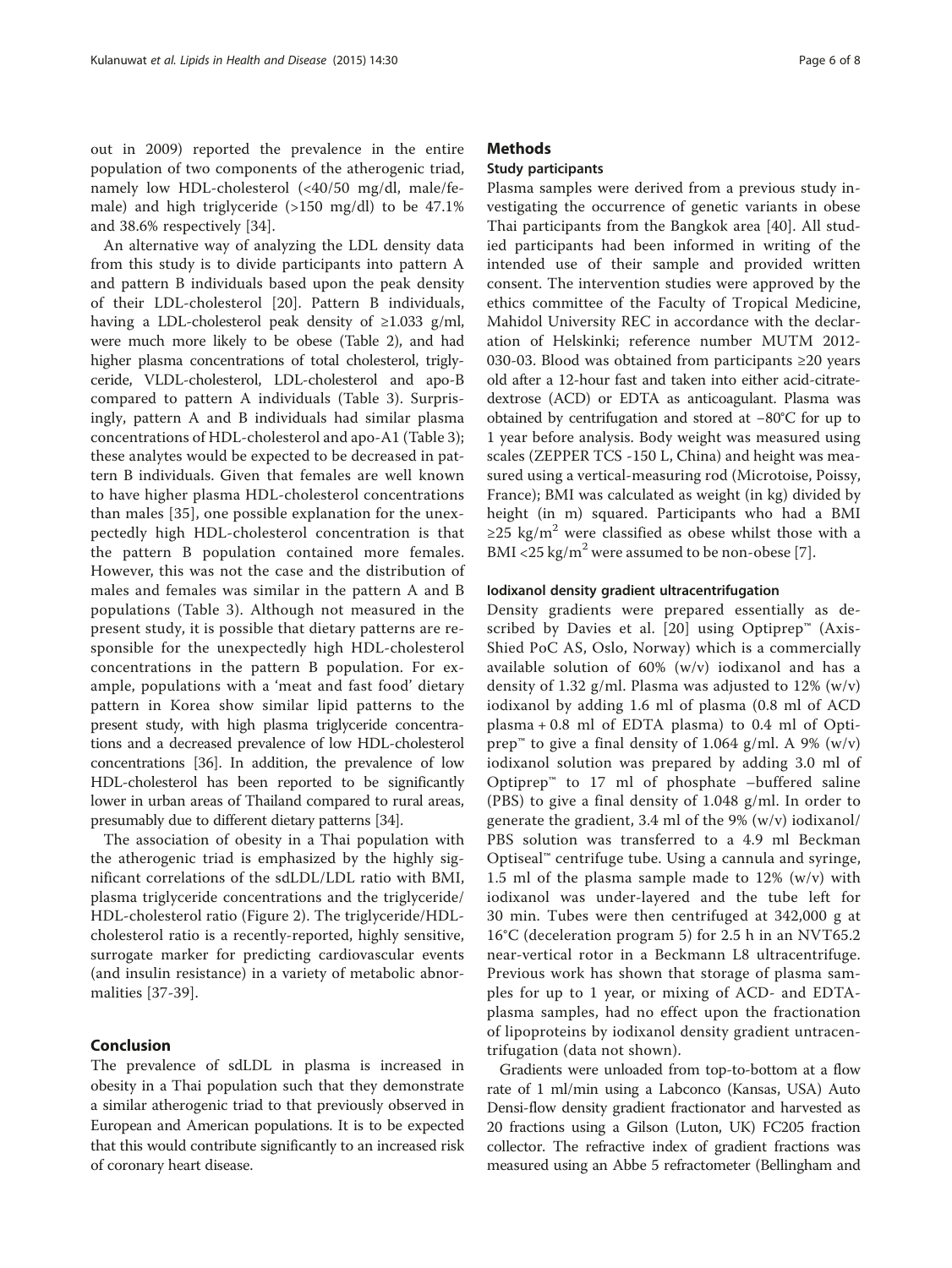<span id="page-7-0"></span>Stanley, Basingstoke, UK) and their density calculated by reference to the refractive indices of appropriate iodixanol density standards.

#### Laboratory measurements

The cholesterol, triglyceride, apo-A1, and apo-B concentrations of plasma samples and gradient fractions were measured using diagnostic kits (and appropriate calibrators and serum quality controls) supplied by Randox Laboratories Ltd (Co. Antrim, UK). Analyses were carried out in a SPACE automated analyzer (Schiapparelli Biosystems, Inc., ENI Diagnostics Division, USA).

#### Statistical analyses

The independent sample T-test was used to test the mean difference of plasma lipids and apo-protein concentrations between obese and non-obese groups, as well as between LDL-cholesterol peak densities. Data were tested for normality using the Kolmogorov–Smirnov test and for data that showed a non-normal distribution, the non-parametric Mann–Whitney U test was used. Chi-square analysis was used to analyze the association between LDL-cholesterol peak density and obesity status. Logistic regression was used to adjust the data for age, gender and BMI. Pearson correlation was used to analyze the correlation between two parameters. In all cases, a P-value of <0.05 was considered statistically significant and all tests were performed by SPSS program version 21.

#### Abbreviations

BMI: Body mass index; lbLDL: Large buoyant LDL; sdLDL: Small dense LDL.

#### Competing interests

The authors declare that they have no competing interests.

#### Authors' contributions

SK carried out the centrifugation, analysed samples, performed data and statistical analyses and prepared the figures. RT helped with participant recruitment and acquisition of data. DB and IGD designed the study and protocols, oversaw the laboratory work and wrote the manuscript. All authors have read and approved the final version of the manuscript.

#### Acknowledgements

SK was supported by the Thailand Research Fund through the Royal Golden Jubilee PhD Programme – Mahidol University joint fund (grant number PHD/ 0307/2551) and a NRU grant from the Centre for Biopharmaceutical Development and Innovative Therapy, Mahidol University.

#### Author details

<sup>1</sup>Department of Tropical Nutrition & Food Science, Faculty of Tropical Medicine, Mahidol University, Bangkok, Thailand. <sup>2</sup>School of Pharmacy and Biomolecular Sciences, Liverpool John Moores University, Byrom Street, Liverpool L3 3AF, UK. <sup>3</sup>Faculty of Education, Health and Community, Liverpool John Moores University, Barkhill Road, Liverpool L17 6BD, UK.

#### Received: 19 March 2015 Accepted: 10 April 2015 Published online: 18 April 2015

#### References

1. Tchernof A, Despres JP. Pathophysiology of human visceral obesity: an update. Physiol Rev. 2013;93:359–404.

- diabetes: a meta-analysis. Epidemiol Rev. 2007;29:115–28. 3. Kawai M, de Paula FJ, Rosen CJ. New insights into osteoporosis: the bone-fat connection. J Intern Med. 2012;272:317–29.
- 4. Despres JP. Body fat distribution and risk of cardiovascular disease: an update. Circulation. 2012;126:1301–13.
- 5. Strong AL, Burow ME, Gimble ME, Bunnell BA. The obesity cancer paradigm: exploration of the interactions and cross-talk with adipose stem cells. Stem Cells. 2015;33:318–26.
- 6. Kanazawa M, Yoshiike N, Osaka T, Numba Y, Zimmet P, Inoue S. Criteria and classification of obesity in Japan and Asia-Oceania. Asia Pac J Clin Nutr. 2002;11 Suppl 7:S732–7.
- 7. Thaikruea L, Seetamanotch W, Seetamanotch S. Appropriate cut-off level of BMI for screening in Thai adults. J Med Assoc Thai. 2006;89:2123–8.
- 8. Peermsuwan U, Guntawongwan K, Buddhawongsa P. Handling time in economic evaluation studies. J Med Assoc Thai. 2008;91 Suppl 2:53–8.
- 9. Pitayatienanan P, Butchon R, Yothasamut J, Aekplakorn W, Teerawattananon Y, Suksomboon N, et al. Economic costs of obesity in Thailand: a retrospective cost-of-illness study. BMC Health Serv Res. 2014;14:146.
- 10. Samsen M, Hanchaiphiboolkul S, Puthkhao P, Tantirittisak T, Towanabut S. Appropriate body mass index and waist circumference cutoffs for middle and older age group in Thailand: data of 19,621 participants from Thai epidemiologic stroke (TES) study. J Med Assoc Thai. 2012;95:1156–66.
- 11. Krauss RM. Low density lipoprotein subclasses and risk of coronary artery disease. Curr Opin Lipidol. 1991;2:248–52.
- 12. Krauss RM, Blanche PJ. Detection and quantitation of LDL subfractions. Curr Opin Lipidol. 1992;3:377–83.
- 13. Berneis KK, Krauss RM. Metabolic origins and clinical significance of LDL heterogeneity. J Lipid Res. 2002;43:1363–79.
- 14. Magkos F, Mohammed BS, Mittendorfer B. Effect of obesity on the plasma lipoprotein subclass profile in normoglycemic and normolipidemic men and women. Int J Obes (Lond). 2008;32:1655–64.
- 15. Nikolic D, Katsiki N, Montalto G, Isenovic ER, Mikhailidis DP, Rizzo M. Lipoprotein subfractions in metabolic syndrome and obesity: clinical significance and therapeutic approaches. Nutrients. 2013;5:928–48.
- 16. Rizzoo M, Kotur-Stevuljevic J, Berneis K, Spinas G, Rini GB, Jelic-Ivanovic Z, et al. Atherogenic dyslipidemia and oxidative stress: a new look. Transl Res. 2009;153:217–23.
- 17. Diffenderler MR, Schaefer EJ. The composition and metabolism of large and small LDL. Curr Opin Lipidol. 2014;25:221–6.
- 18. Mikhailidis DP, Elisaf M, Rizzo M, Bernies K, Griffin B, Zambon A, et al. "European panel on low density lipoprotein (LDL) subclasses": a statement on the pathophysiology, atherogenicity and clinical significance of LDL subclasses. Curr Vasc Pharmacol. 2011;9:533–71.
- 19. Sawle A, Higgins MK, Olivant MP, Higgins JA. A rapid single-step centrifugation method for determination of HDL, LDL, and VLDL cholesterol, and TG, and identification of predominant LDL subclass. J Lipid Res. 2002;43:335–43.
- 20. Davies IG, Graham JM, Griffin BA. Rapid separation of LDL subclasses by iodixanol gradient ultracentrifugation. Clin Chem. 2003;49:1865–72.
- 21. Hirayama S, Miida T. Small sense LDL: an emerging risk factor for cardiovascular disease. Clin Chim Acta. 2012;414:215–24.
- 22. Yee MS, Pavitt DV, Tan T, Venkatesan S, Godsland IF, Richmond W, et al. Lipoprotein separation in a novel iodixanol density gradient, for composition, density, and phenotype analysis. J Lipid Res. 2008;49:1364–71.
- 23. Hirano T, Ito Y, Saegusa H, Yoshino G. A novel and simple method for quantification of small dense LDL. J Lipid Res. 2003;44:2193–201.
- 24. Ito Y, Fujimura M, Ohta M, Hirano T. Development of a homogeneous assay for measurement of small dense LDL cholesterol. Clin Chem. 2011;57:57–65.
- 25. Fukushima Y, Hirayama S, Ueno T, Dohi T, Miyazaki T, Ohmura H, et al. Small dense LDL cholesterol is a robust therapeutic marker of statin treatment in patients with acute coronary syndrome and metabolic syndrome. Clin Chim Acta. 2011;412:1423–7.
- 26. Ai M, Otokozawa S, Asztalos BF, Nakajima K, Stein E, Jones PH, et al. Effects of maximal doses of atorvastatin versus rosuvastatin on small dense low-density-lipoprotein cholesterol levels. Am J Cardiol. 2008;101:315–8.
- 27. Nozue T, Michishita I, Ito Y, Hirano T. Effects of statin on small dense low-density-lipoprotein cholesterol and remnat-like particle cholesterol in heterozygous familial hypercholesterolemia. J Atherscler Thromb. 2008;15:146–53.